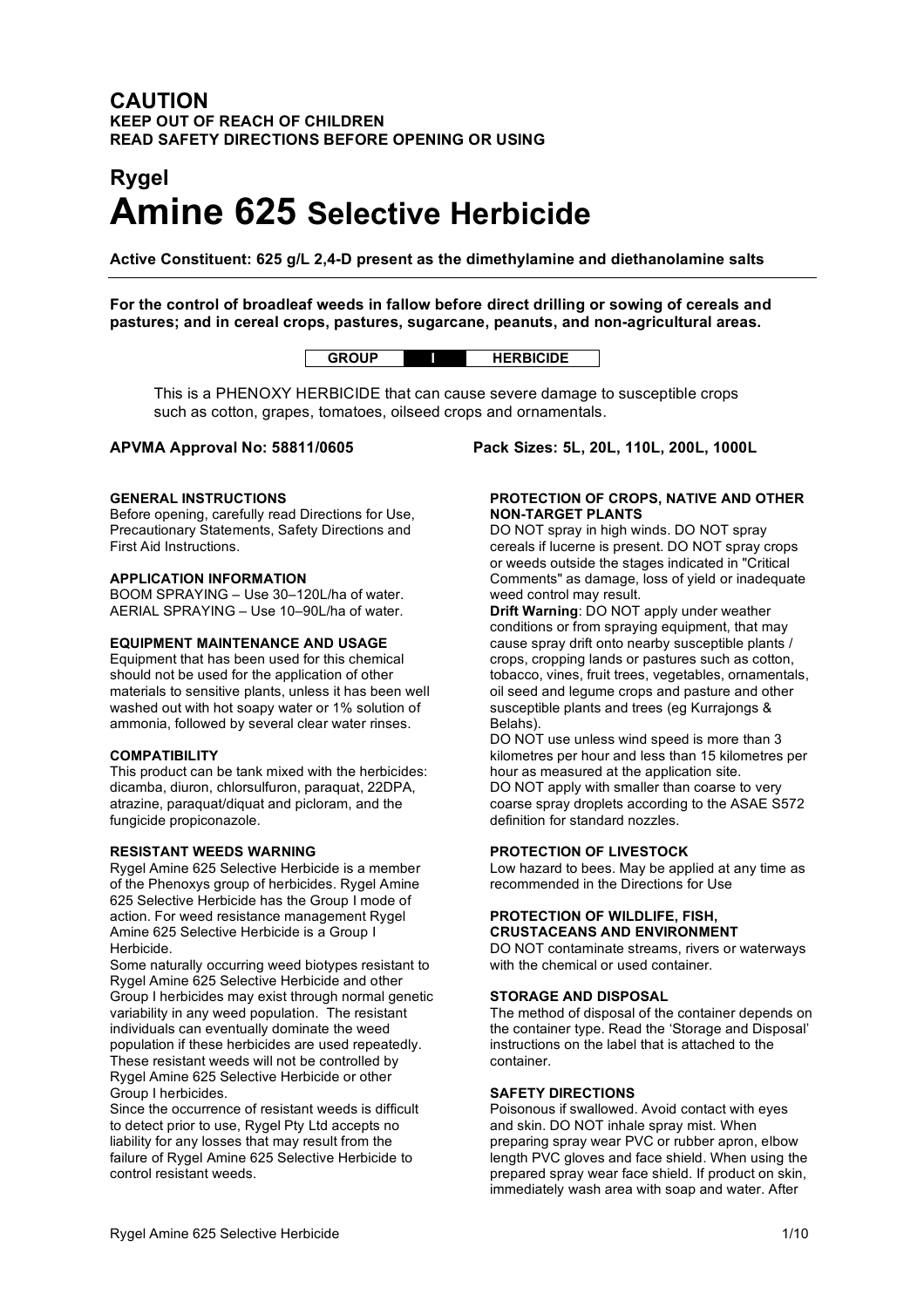use and before eating, drinking or smoking, wash hands, arms and face thoroughly with soap and water. After each day's use, wash gloves, face shield and contaminated clothing.

#### **FIRST AID**

If poisoning occurs, contact a doctor or Poisons Information Centre (Tel: Australia 13 11 26).

#### **MATERIAL SAFETY DATA SHEET**

Additional information is listed in the Material Safety Data Sheet (MSDS).

### **CONDITIONS OF SALE**

The use of Rygel Amine 625 Selective Herbicide being beyond the control of the manufacturer, no warranty expressed or implied is given by Rygel Australia Pty Ltd regarding its suitability, fitness or efficiency for any purpose for which it is used by the buyer, whether in accordance with the directions or not and Rygel Australia Pty Ltd accepts with no responsibility for any consequences whatsoever resulting from the use of this product.

#### **In an Emergency Dial 000 Police or Fire Brigade**

# **DIRECTIONS FOR USE**

**RESTRAINTS:** DO NOT spray if rain seems likely within 6 hours or if strong winds prevail. DO NOT apply crop or weeds are stressed due to dry or excessively moist conditions.

#### **1. FIELD CROPS**

| <b>Situation</b>         | <b>Weeds Controlled</b>                                                                                            | <b>STATE</b>                 | Rate<br>Vol/ha                                     | <b>Critical Comments</b>                                                                                                                                                                                                                                                                                        |
|--------------------------|--------------------------------------------------------------------------------------------------------------------|------------------------------|----------------------------------------------------|-----------------------------------------------------------------------------------------------------------------------------------------------------------------------------------------------------------------------------------------------------------------------------------------------------------------|
| Wheat                    | <b>Refer Weed Table</b>                                                                                            | NSW,<br>ACT, SA<br>only      | 320mL-1.7L                                         | Apply after the first node can be felt at the<br>base of a tiller and before swelling of the<br>head can be felt in a tiller (NSW, SA only)                                                                                                                                                                     |
|                          |                                                                                                                    | Vic only                     | 225mL-1.4L                                         | Apply from tillering to boot stage (Vic only)                                                                                                                                                                                                                                                                   |
|                          |                                                                                                                    | Qld only                     | 560mL-1.4L                                         | Apply from mid tillering to before boot stage<br>(Qld only).                                                                                                                                                                                                                                                    |
|                          |                                                                                                                    | Tas only                     | 800mL-1.4L                                         | Apply at 5 leaf to fully tillered (Tas only)                                                                                                                                                                                                                                                                    |
| Barley                   |                                                                                                                    | NSW,<br>ACT, SA<br>only      | 320mL-1.4L                                         |                                                                                                                                                                                                                                                                                                                 |
|                          |                                                                                                                    | Vic only                     | 225mL-1.4L                                         |                                                                                                                                                                                                                                                                                                                 |
|                          |                                                                                                                    | Qld only                     | 560mL-1.4L                                         |                                                                                                                                                                                                                                                                                                                 |
|                          |                                                                                                                    | Tas only                     | 800mL-1.4L                                         |                                                                                                                                                                                                                                                                                                                 |
| Cereal Rye,<br>Triticale |                                                                                                                    | NSW,<br>ACT, SA<br>only      | 320mL-1.4L                                         |                                                                                                                                                                                                                                                                                                                 |
|                          |                                                                                                                    | Vic only                     | 225mL-1.4L                                         |                                                                                                                                                                                                                                                                                                                 |
| Oats                     |                                                                                                                    | NSW, SA<br>only              | 320 - 800mL                                        |                                                                                                                                                                                                                                                                                                                 |
|                          |                                                                                                                    | Vic only                     | 225 - 800mL                                        |                                                                                                                                                                                                                                                                                                                 |
| Cereals:                 | Cape Tulip                                                                                                         | WA only                      | 640mL-1.3L                                         | Apply from the 5 leaf stage up to joining                                                                                                                                                                                                                                                                       |
| Wheat, Oats,<br>Barley   | Dock, Flatweed, Saffron<br>Thistle                                                                                 |                              | 1.1L                                               | stage (Zadoks 15-33). Apply after the 6 leaf<br>stage (Z.16) for Cranbrook, Jacup, Aroona<br>and Spear Wheat and Mortlock Oats to avoid                                                                                                                                                                         |
|                          | Indian Hedge, Mustard,<br>London Rocket, Lupin,<br>Rapistrum, Wild Radish                                          | WA only                      | 800mL                                              | possible damage. DO NOT spray if lucerne<br>is present.                                                                                                                                                                                                                                                         |
|                          | <b>Wild Turnip</b>                                                                                                 |                              | 640mL                                              | WEED STAGE: 10-15 cm. Docks should be<br>sprayed before 5 leaf stage. Cape Tulip - low<br>rate for cormils only.                                                                                                                                                                                                |
|                          | Capeweed, Doublegee,<br>Erodium, London Rocket,<br>Lupin, Mustard,<br>Rapistrum Wild Radish,<br><b>Wild Turnip</b> |                              | 200mL/ha<br>plus<br>500mL/ha<br>diuron<br>(500g/L) | Apply when crop has 4-5 leaves and most<br>weeds have germinated and are in 2-5 leaf<br>stage. Crop and weeds should be dry at time<br>of application. Some temporary yellowing of<br>crop may occur after application. Undersown<br>sub-clovers may be slightly retarded. DO<br>NOT apply to undersown medics. |
| Wheat, Barley            | Wild Radish                                                                                                        | Vic, SA,<br>ACT, NSW<br>only | 80mL/ha<br>plus 850g/ha<br>Bayer                   | Spray 2-6 weeks after sowing and not later.<br>DO NOT use on crops undersown with<br>lucerne.                                                                                                                                                                                                                   |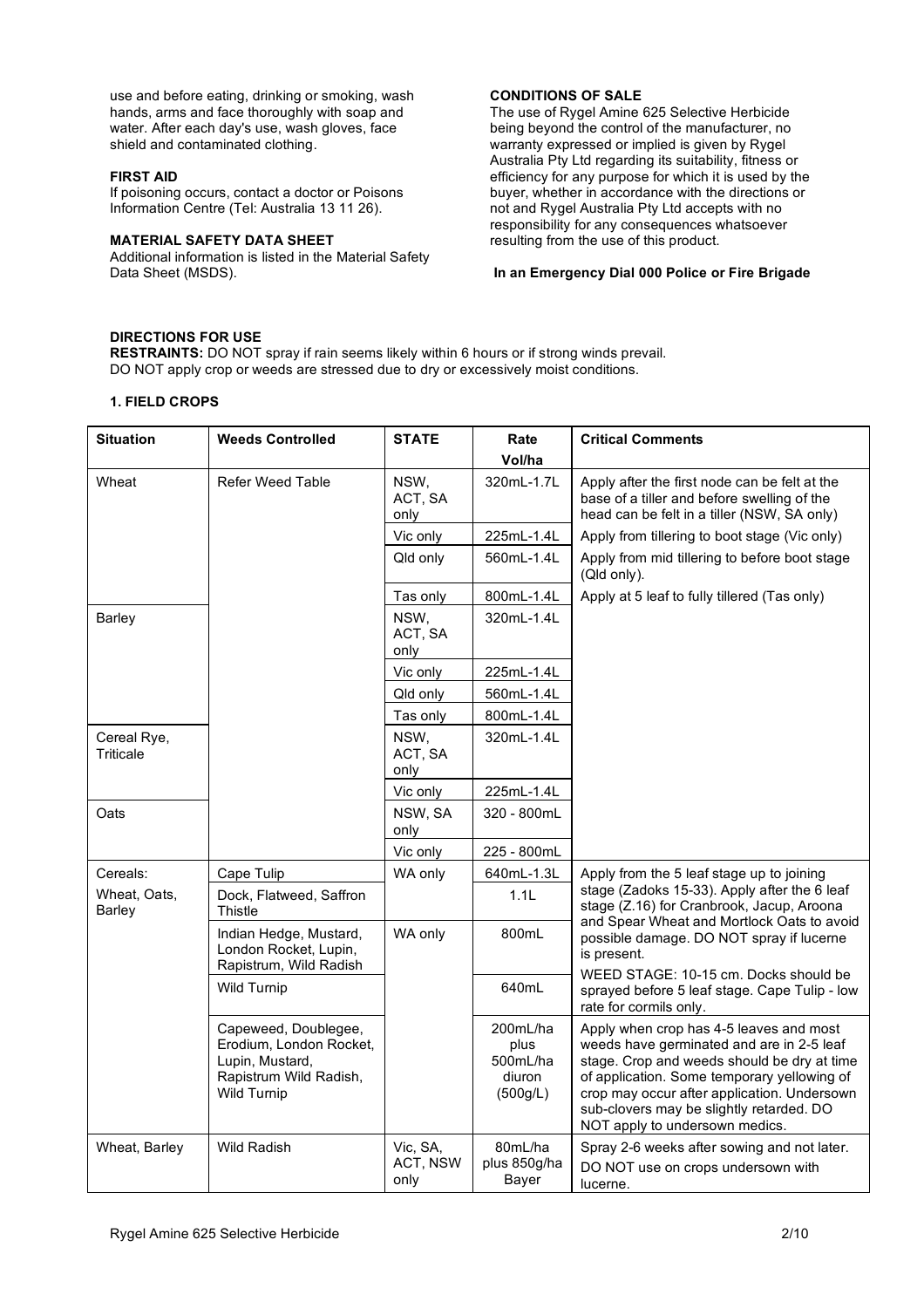| <b>Situation</b>                                                                                                                               | <b>Weeds Controlled</b>                                                                                                                                                       | <b>STATE</b>                 | Rate<br>Vol/ha          | <b>Critical Comments</b>                                                                                                                                                                                                                                                                                                                                       |
|------------------------------------------------------------------------------------------------------------------------------------------------|-------------------------------------------------------------------------------------------------------------------------------------------------------------------------------|------------------------------|-------------------------|----------------------------------------------------------------------------------------------------------------------------------------------------------------------------------------------------------------------------------------------------------------------------------------------------------------------------------------------------------------|
|                                                                                                                                                |                                                                                                                                                                               |                              | Tribunil<br>Herbicide   |                                                                                                                                                                                                                                                                                                                                                                |
| Fallow, Stubble<br>Spray prior to<br>direct drilling or<br>sowing.<br>Winter Cereals,<br>Grain legumes<br>(peanuts Qld.<br>only) and<br>Canola | <b>Refer Weed Table</b>                                                                                                                                                       | All States                   | 225mL -<br>1.7L         | Observe plant back periods given in the table<br>on this leaflet. Can be mixed with<br>chlorsulfuron, paraquat, paraquat/diquat<br>where grasses are present.<br>Select appropriate rate from Weed Table.<br>For Skeleton Weed spraying should only be<br>done 6-8 weeks before anticipated sowing<br>date and subsequent cultivation limited to a<br>minimum. |
| Millet                                                                                                                                         | <b>Refer Weed Table</b>                                                                                                                                                       | NSW, SA,<br>ACT, Vic<br>only | 560mL-1.4L<br>560-990mL | Spray when secondary roots have been<br>developed, when fully tillered and before<br>heads start to form at the base of the tillers.<br>Do not use on Panorama Millet or Panicum.                                                                                                                                                                              |
| Saccaline,<br>Broom Millet,<br>Millet. Grain<br>Sorghum                                                                                        | Cape Tulip, Dock,<br>Saffron, Thistle, Indian<br>Hedge, Mustard, London<br>Rocket Rapistrum, Lupin,<br>Wild Radish, Wild Turnip                                               | Qld only<br>WA only          | 1.1L                    | Spray when crop is 10-30 cm high and<br>secondary roots have developed and before<br>tasselling. Apply as direct spray to weeds.                                                                                                                                                                                                                               |
| Sugar Cane<br>(Q80, Q96 &                                                                                                                      | <b>Bellvine</b>                                                                                                                                                               | Qld, NSW<br>only             | 280mL/100L<br>water     | Apply in spring, using directed spray.                                                                                                                                                                                                                                                                                                                         |
| H56 varieties                                                                                                                                  | <b>Morning Glory</b>                                                                                                                                                          |                              | 560mL to<br>1.1L        | Apply in summer, using high clearance<br>tractor.                                                                                                                                                                                                                                                                                                              |
|                                                                                                                                                | <b>Pink Convolvulus</b><br>Star of Bethlehem                                                                                                                                  |                              | 1.1L                    | Apply in autumn by aircraft.                                                                                                                                                                                                                                                                                                                                   |
| Sugar Cane                                                                                                                                     | Bindy Eye (Star Burr),<br>Blue Top, Cobblers Pegs,<br>Flea-banes, Jute,<br>Laucas Needle Burr,<br>Spear Thistle, Water<br>Primrose, Ipomea Vines,<br><b>Convolvulus Vines</b> | Qld only                     | $1.8 - 3.5L$            | Add 60-120mL Spray Sure Difuser/100L of<br>spray mixture. Agitate well.<br>DO NOT use on Q63, Q67, Q80 or Q96<br>Varieties.                                                                                                                                                                                                                                    |
|                                                                                                                                                | Chinese Mint, Blue<br>Snakeweed                                                                                                                                               |                              | 3.5L                    |                                                                                                                                                                                                                                                                                                                                                                |
| Peanuts                                                                                                                                        | Broadleaf Weeds, except<br>Noogoora Burr, Grasses<br>except Mossman Burr                                                                                                      | Qld only                     | $1.8 - 3.6$ L           | LOWER RATE: Apply as BAND SPRAY as<br>soon as possible after planting in a 55 cm<br>band.<br>HIGHER RATE: Apply as OVERALL SPRAY<br>after planting and before crop emergence.<br>Some crop damage may occur if heavy rain<br>falls between application and crop<br>emergence.                                                                                  |
| Harvest Aid or<br>Salvage Spray<br>- Winter Cereals                                                                                            | Desiccate Broadleaf<br>Weeds<br><b>Refer Weed Table</b>                                                                                                                       | All States                   | $1.2 - 1.7L$            | Apply after dough stage.                                                                                                                                                                                                                                                                                                                                       |
| <b>Bananas</b>                                                                                                                                 | To destroy Banana<br>suckers                                                                                                                                                  | Qld only                     | 160mL/10L<br>water      | Inject at the rate of 15mL per fully groom<br>plant, 10mL per medium sized plant and 5mL<br>for small suckers.                                                                                                                                                                                                                                                 |
|                                                                                                                                                |                                                                                                                                                                               |                              | 320mL/100L<br>water     | Allow suckers from corms of treated plants<br>too form broad adult leaves, then spray.<br>Isolated spots may require a second spray.                                                                                                                                                                                                                           |
| Common Stylo<br>forage or seed<br>crops                                                                                                        | Refer to Weeds Table                                                                                                                                                          |                              | 800mL                   | Apply post-emergence when weeds are 3<br>weeks old and crop is at least 3 weeks old.                                                                                                                                                                                                                                                                           |
| Caribbean Stylo<br>forage or seed<br>crops                                                                                                     |                                                                                                                                                                               |                              | 800mL-1.6L              | Apply post-emergence when crop is 3 weeks<br>old.                                                                                                                                                                                                                                                                                                              |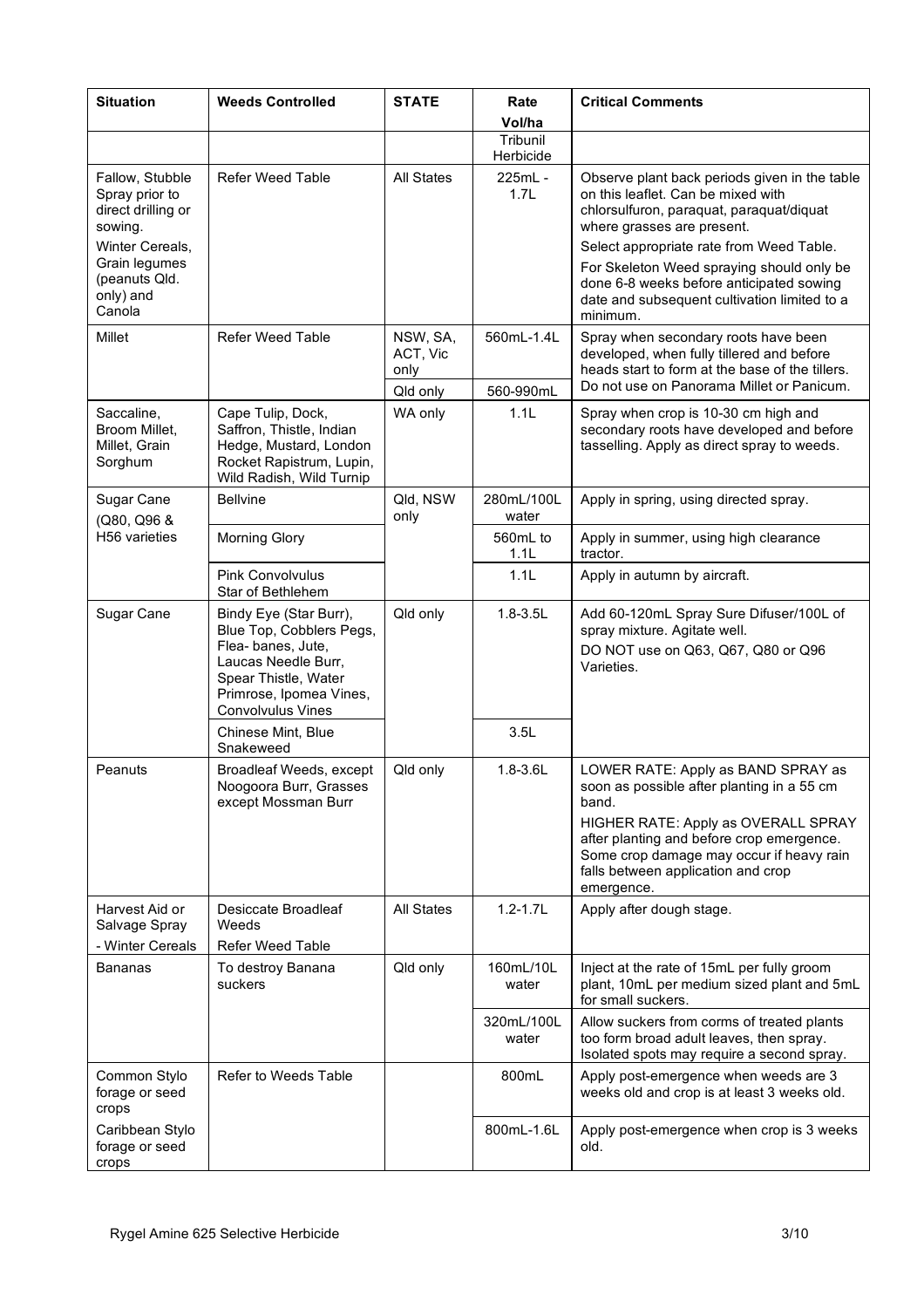| <b>Situation</b>                     | <b>Weeds Controlled</b>                                                                                                                                                                        | <b>State</b>                      | Rate<br>Volume per<br>ha    | <b>Critical Comments</b>                                                                                                                                                                                                                                                                                                                                                                                                                           |
|--------------------------------------|------------------------------------------------------------------------------------------------------------------------------------------------------------------------------------------------|-----------------------------------|-----------------------------|----------------------------------------------------------------------------------------------------------------------------------------------------------------------------------------------------------------------------------------------------------------------------------------------------------------------------------------------------------------------------------------------------------------------------------------------------|
| Pastures and<br>non-<br>agricultural | Refer to Weed Table                                                                                                                                                                            | NSW, Qld,<br>SA, ACT,<br>Tas only | 560mL-1.7L                  | Pasture legumes including lucerne, clovers<br>and medics may be damaged unless well<br>protected by grasses. Spot spraying is<br>preferred.                                                                                                                                                                                                                                                                                                        |
|                                      | <b>Galvanised Burr</b>                                                                                                                                                                         | NSW, ACT<br>only                  | 320mL/100L<br>water         | Apply to young actively growing weeds.<br>Ensure thorough and even coverage of<br>plants. Note: treated plants need to be burnt<br>to destroy seeds.                                                                                                                                                                                                                                                                                               |
|                                      | Amsinckia, Docks,<br>Bindweed, Caltrop,<br>Flatweed, Spear Thistle,<br>Capeweed, Doublegee,<br>Saffron, Thistle, Mustard,<br>Wild Radish, Wild Turnip,<br>Annual Thistles, Paterson's<br>Curse | WA only                           | $1.1 - 2.4L$                | For pastures not containing legumes. Only<br>seedling Docks, Spear Thistle and Saffron<br>Thistle will be controlled.<br>SUMMER WEEDS: Use low rate for<br>seedlings, 1.6-2.4L/ha for larger plants.<br>Stock poisoning may occur when grazed<br>after spraying if large amounts present,<br>particularly Heliotrope.<br>WINTER WEEDS: Use low rate for<br>seedlings, 1.6-2.4L/ha for larger plants. If<br>stock present, use spray/grazing rates. |
|                                      | Afghan Melons                                                                                                                                                                                  |                                   | 1.6L plus 1%<br>crop oil    | Spray when plants are actively growing<br>preferably before flowering or vining.                                                                                                                                                                                                                                                                                                                                                                   |
|                                      | Paddy Melons                                                                                                                                                                                   |                                   | 800mL-1.1L                  |                                                                                                                                                                                                                                                                                                                                                                                                                                                    |
|                                      | Prickly Saltwort (Roly Poly)                                                                                                                                                                   |                                   | 1.6L                        | Spray when plants are small.                                                                                                                                                                                                                                                                                                                                                                                                                       |
|                                      | Stinkwort                                                                                                                                                                                      |                                   | 1.6-3.2L plus<br>surfactant | Best results are obtained when plants are<br>small. Use high rate on larger plants.                                                                                                                                                                                                                                                                                                                                                                |
|                                      | Dove Weed                                                                                                                                                                                      |                                   | 3.2L                        | Spray after good emergence of seedlings.                                                                                                                                                                                                                                                                                                                                                                                                           |
| Pastures,<br>Rights of Way           | Boxthorn, Boneseed,<br>Hawthorn                                                                                                                                                                | Vic, SA<br>only                   | 80mL/10L<br>water           | Spot spraying. For Boneseed only,<br>thoroughly wet plants and seedlings.                                                                                                                                                                                                                                                                                                                                                                          |
| & Industrial                         |                                                                                                                                                                                                |                                   | Undiluted                   | Cut stump: Apply or paint undiluted Rygel<br>Amine 625 to freshly cut stumps.                                                                                                                                                                                                                                                                                                                                                                      |
|                                      | Groundsel                                                                                                                                                                                      | NSW, Qld,<br>ACT, SA<br>only      | 950mL/15L<br>water          | Misting: Lightly wet plants.                                                                                                                                                                                                                                                                                                                                                                                                                       |
|                                      |                                                                                                                                                                                                |                                   | 320mL/100L<br>water         | HIGH VOLUME: Thoroughly wet plants                                                                                                                                                                                                                                                                                                                                                                                                                 |
|                                      |                                                                                                                                                                                                | Tas only                          | 240mL/15L<br>water          | CUT STUMP: Swab the cut stump<br>immediately. Apply by a pouring can or<br>knapsack spray.                                                                                                                                                                                                                                                                                                                                                         |
|                                      |                                                                                                                                                                                                | Qld, NSW,<br>ACT, SA,<br>Tas only | $2.9 - 4.4L$                | AERIAL APPLICATION: Spray when<br>Groundsel is actively growing.                                                                                                                                                                                                                                                                                                                                                                                   |
|                                      | Lantana                                                                                                                                                                                        | NSW, Qld,<br>ACT, SA<br>only      | 320mL/100L<br>water         | Use a coarse spray with sufficient pressure<br>to penetrate canopy and wet stems as well<br>as foliage. Spray at the end of a wet summer<br>(March to May). Defoliation should occur but<br>respraying of new growth will be necessary<br>in following Autumn. Broadcast grass seed<br>and keep stock off following summer to allow<br>the pasture to establish. Damage may result<br>to pasture legumes.                                          |
|                                      | Mother of Millions                                                                                                                                                                             | NSW only                          | 400mL/100L<br>water         | Handgun and Knapsack only. A thorough<br>coverage of leaves and plantlets is<br>necessary. Use Rygel Cropwett 1000 at the<br>rate of 1.0mL of surfactant per 1L of mixture.                                                                                                                                                                                                                                                                        |
|                                      | Noogoora Burr, Weir Vine                                                                                                                                                                       | Qld only                          | 160mL/100L                  | In all cases apply to young, actively growing                                                                                                                                                                                                                                                                                                                                                                                                      |

# **2. PASTURE, NON AGRICULTURAL, RIGHTS OF WAY, INDUSTRIAL, LAWNS**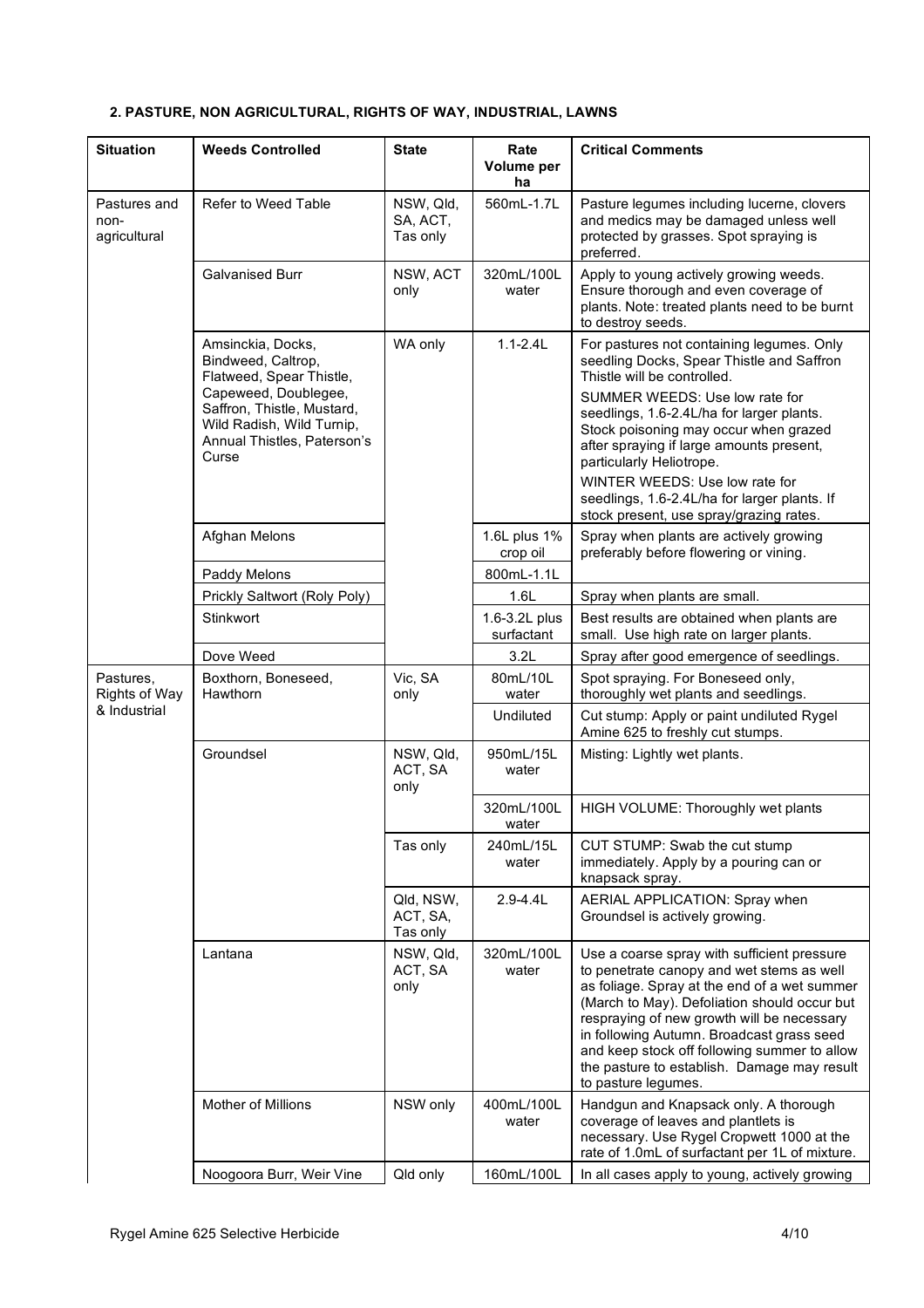| <b>Situation</b>                                                                                  | <b>Weeds Controlled</b>                                                                                                                                                                                                                                                                                                                                                           | <b>State</b>      | Rate<br>Volume per<br>ha                                      | <b>Critical Comments</b>                                                                                                                                                                                                                                                                                                                                                                                                                                                |
|---------------------------------------------------------------------------------------------------|-----------------------------------------------------------------------------------------------------------------------------------------------------------------------------------------------------------------------------------------------------------------------------------------------------------------------------------------------------------------------------------|-------------------|---------------------------------------------------------------|-------------------------------------------------------------------------------------------------------------------------------------------------------------------------------------------------------------------------------------------------------------------------------------------------------------------------------------------------------------------------------------------------------------------------------------------------------------------------|
|                                                                                                   | (Ipomoea), Scarlet<br>Pimpernel (seedlings only),<br>White Eye (Mexican Clover)                                                                                                                                                                                                                                                                                                   |                   | water                                                         | weeds, ensuring thorough coverage.                                                                                                                                                                                                                                                                                                                                                                                                                                      |
|                                                                                                   | Annual & Perennial<br>Pigweed, Artichoke Thistle,<br>Bathurst Burr, Billygoat<br>Weed, Blue Snake Weed,<br>Burr Medic, Clockweed*,<br>Fleabanes, Galvanised<br>Burr, Hemlock, Hoary<br>Cress*, Kyalinga Weed<br>(Whisker Grass),<br>Knobweed, Milky Cotton<br>Bushes, Parthenium Weed,<br>Paterson's Curse, Saffron,<br>Thistle, Star Burr,<br>Thornapple, Variegated<br>Thistle* |                   | 320mL/100L<br>water                                           | In all cases apply to young, actively growing<br>weeds, ensuring thorough coverage.<br>* Spray rosette stage.<br>* Repeat spraying necessary.                                                                                                                                                                                                                                                                                                                           |
|                                                                                                   | <b>Rubber Vine</b>                                                                                                                                                                                                                                                                                                                                                                | Qld only          | 160mL/10L<br>water                                            | Apply to freshly cut stump.                                                                                                                                                                                                                                                                                                                                                                                                                                             |
|                                                                                                   | Sesbania Pea                                                                                                                                                                                                                                                                                                                                                                      |                   | 560-900mL                                                     |                                                                                                                                                                                                                                                                                                                                                                                                                                                                         |
|                                                                                                   | Water Hyacinth                                                                                                                                                                                                                                                                                                                                                                    |                   | $3.5 - 5.3L$                                                  | Apply in 2,200 to 3,300 L water/ha                                                                                                                                                                                                                                                                                                                                                                                                                                      |
|                                                                                                   | Wild Tobacco Tree                                                                                                                                                                                                                                                                                                                                                                 |                   | 240mL/15L<br>water                                            | Cut Stump Treatment: Swab cut stump<br>within 1 hour of cutting. Apply by pouring can<br>or knapsack sprayer.                                                                                                                                                                                                                                                                                                                                                           |
| Conservation<br>Tillage<br>- Direct<br>Drilling,<br>Surface<br>Sowing or<br>Fallow<br>Maintenance | Charlock, Mustards,<br>Shepherd's Purse, Saffron,<br>Slender, Spear and<br>Variegated Thistles*, Turnip<br>Weed, Wild Radish, Wild<br>Turnip                                                                                                                                                                                                                                      | <b>All States</b> | 560mL-1.6L                                                    | Apply to actively growing young plants.<br>Before sowing: Observe plant back periods<br>given in the table on this leaflet.<br>* Warning: Treated plants may become toxic<br>to stock.                                                                                                                                                                                                                                                                                  |
|                                                                                                   | Clover, Sorrel                                                                                                                                                                                                                                                                                                                                                                    |                   | 1.1L/ha plus<br>$280 -$<br>400mL/ha of<br>dicamba<br>(500g/L) | Apply to actively growing plants in autumn.<br>Do not sow pasture seed for at least 30 days<br>after application.                                                                                                                                                                                                                                                                                                                                                       |
| Pastures -<br>Spray/Graze<br>Techniques                                                           |                                                                                                                                                                                                                                                                                                                                                                                   |                   |                                                               | PRECAUTION: An increased quantity of<br>poisonous plants may be eaten by stock<br>using Spray-Graze eg. Caltrop, Capeweed,<br>Paterson's Curse and Variegated Thistle and<br>deaths could result from causes such as<br>nitrate poisoning. With Paterson's Curse,<br>preferably graze stock soon destined for<br>slaughter and avoid extended periods of<br>grazing. Avoid grazing with young or<br>breeding stock. Do not graze horses or pigs<br>on Paterson's Curse. |
|                                                                                                   | Amsinckia, Thistles,<br>Capeweed, Doublegee,<br>Mustard, Paterson's Curse,<br>Wild Turnip, Wild Radish<br>Docks, Geranium, Erodium                                                                                                                                                                                                                                                | SA only           | 560mL                                                         | Apply from 6 weeks after opening rains in<br>Autumn until the end of August. Seven days<br>after spraying stock paddock at 4-5 times<br>normal rate, preferably with sheep. Maintain<br>this level of grazing for 6 weeks or until<br>pasture shows signs of over grazing, then                                                                                                                                                                                         |
|                                                                                                   | Annual Thistles, Capeweed<br>Doublegee, Mustards,<br>Paterson's Curse, Wild<br>Turnip, Saffron Thistle,<br>Spear Thistle, Geranium,<br><b>Slender Thistle</b>                                                                                                                                                                                                                     | Tas, Vic<br>only  |                                                               | return to normal stocking levels. Use high<br>stocking rates in following Spring to prevent<br>weeds from flowering. Repeat treatments<br>may be required for 2-3 years for complete<br>control.                                                                                                                                                                                                                                                                        |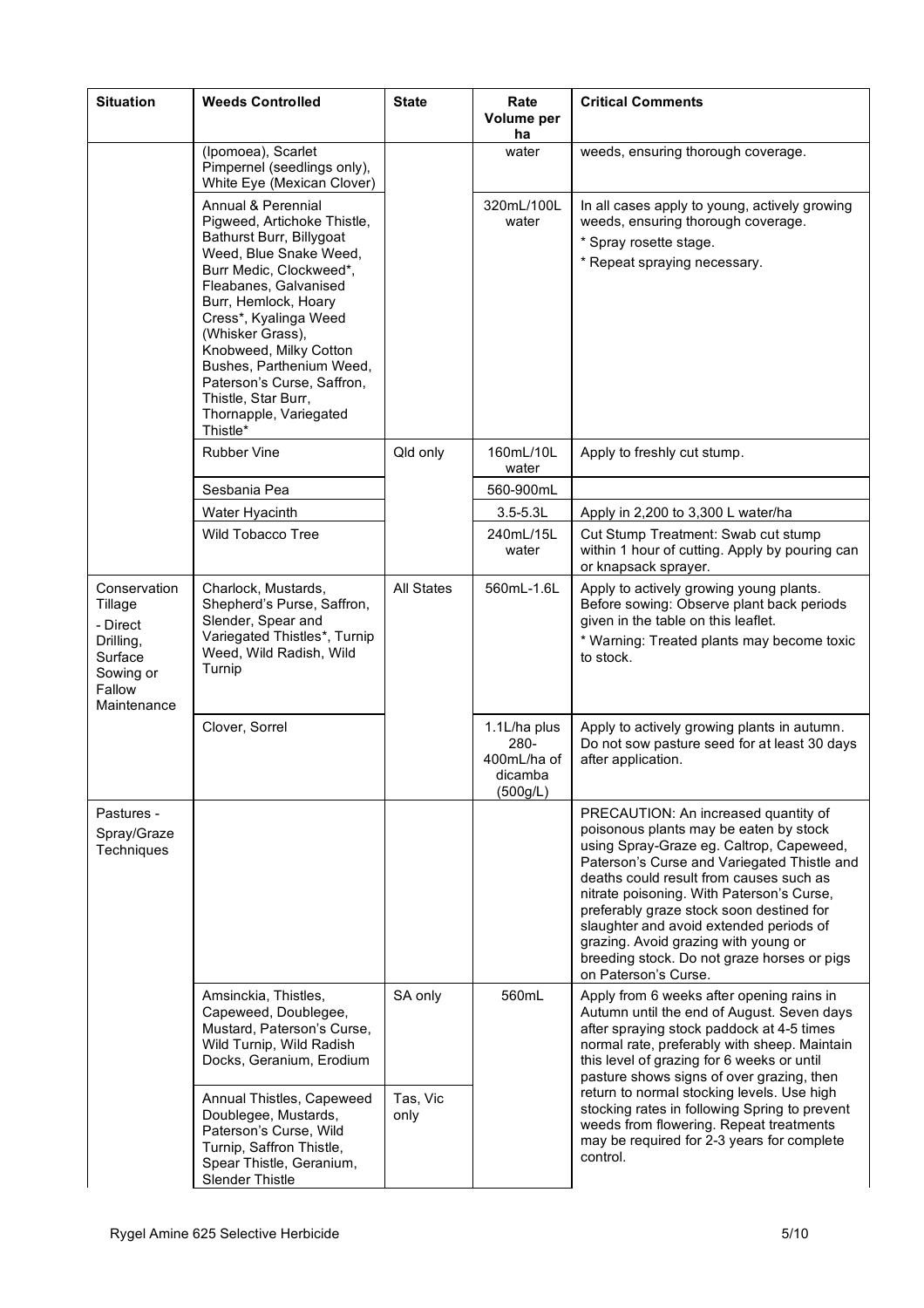| <b>Situation</b>         | <b>Weeds Controlled</b>                                                                                                                                                                | <b>State</b>     | Rate<br>Volume per<br>ha                        | <b>Critical Comments</b>                                                                                                                                                                                                                                                                                                                                                                                                               |
|--------------------------|----------------------------------------------------------------------------------------------------------------------------------------------------------------------------------------|------------------|-------------------------------------------------|----------------------------------------------------------------------------------------------------------------------------------------------------------------------------------------------------------------------------------------------------------------------------------------------------------------------------------------------------------------------------------------------------------------------------------------|
|                          | Amsinckia, Docks (seeding<br>only), Capeweed,<br>Doublegee, Mustard, Wild<br>Radish, Wild Turnip,<br>Paterson's Curse, Annual<br>Thistles.                                             | WA only          | 600-800mL                                       |                                                                                                                                                                                                                                                                                                                                                                                                                                        |
|                          | Spear Thistle, Saffron<br>Thistle                                                                                                                                                      |                  | 1.2L                                            | Apply to Saffron Thistle at the end of<br>September when plants are running up to<br>flower. Sub-clovers may be damaged at this<br>rate and use is not recommended for all<br>medic pastures.                                                                                                                                                                                                                                          |
|                          | Melons                                                                                                                                                                                 |                  | $1.6L + 1%$ oil                                 | Heavy stocking on young plants sprayed with<br>800kmL/ha provides effective control.                                                                                                                                                                                                                                                                                                                                                   |
|                          | <b>Docks</b>                                                                                                                                                                           | Vic only         | 1.1L                                            | Apply in September only and follow other<br>recommendations above.                                                                                                                                                                                                                                                                                                                                                                     |
|                          | Caltrop, Capeweed,<br>Charlock, Mustards,<br>Paterson's Curse.<br>Shepherd's Purse, Saffron,<br>Slender, Spear or<br>Variegated Thistles*, Turnip<br>Weed, Wild Radish, Wild<br>Turnip | NSW, ACT<br>only | 280mL-1.1L                                      | Spray actively growing 6-8 week old weeds.<br>Introduce stock 7-10 days after spraying,<br>preferably sheep (cattle are less effective).<br>Stocking rate should be at least 5 times<br>heavier than normal until weeds have been<br>reduced, but before survival of desirable<br>pasture species is threatened. Lucerne and<br>Medics may be damaged and should be<br>grazed short before spraying. Other legumes<br>may be affected. |
| Lawns,<br>Playing fields | <b>Refer Weed Table</b>                                                                                                                                                                | Qld, NSW<br>only | $1.5 -$<br>3.0mL/1L<br>water or 1.6-<br>3.2L/ha | Wet foliage thoroughly. DO NOT mow lawn<br>for 1 week before and at least 1 week after<br>application.                                                                                                                                                                                                                                                                                                                                 |
|                          |                                                                                                                                                                                        | WA only          | 40mL/10-<br>15L water<br>per $100m^2$           | DO NOT use on Buffalo grass (WA only)                                                                                                                                                                                                                                                                                                                                                                                                  |

# **3. Spot SPRAYING**

| <b>Situation</b>        | <b>Weeds Controlled</b> | <b>State</b> | <b>Mixing Rates - Comments</b>                                                                                                                                                  |
|-------------------------|-------------------------|--------------|---------------------------------------------------------------------------------------------------------------------------------------------------------------------------------|
| High volume<br>spraying | Refer to Weed Table     | All States   | Add 1/10th of rate on Weed Table to 150 litres of water.<br>Each 150 litres of mix will cover $1000m^2$ (1/10th ha) eg. if<br>rate in Weed Table is 1.4L, use 140mL/150L water. |
| Knapsack<br>application | Refer to Weed Table     | All States   | Add 1/100th of rate on Weed Table to 10 litres of water.<br>Each 10 litres of mix will cover $100m^2$ (1/100th ha) eg. if<br>rate in Weed Table is 1.4L, use 14mL/10L water.    |

# **MAXIMUM TOLERANCE FOR USE IN WHEAT, BARLEY, OATS AND TRICTICALE INCLUDING TOLERANCE FOR UNDERSOWN LEGUMES**

| Crop                    | Qld        | <b>NSW/ACT</b> | <b>Vic</b> | Vic.              | <b>SA</b>  | <b>WA</b>   | Tas         |
|-------------------------|------------|----------------|------------|-------------------|------------|-------------|-------------|
|                         |            |                | Early      | Tillered          |            | Tillered to | Tillered to |
|                         |            |                | Tillering  | <b>Boot Stage</b> |            | <b>Boot</b> | <b>Boot</b> |
|                         |            |                |            |                   |            | $(Z15-35)$  | (Z15-35)    |
| Cereal Rye              |            |                |            |                   | $1.4$ L/ha |             |             |
| Wheat                   | $1.8$ L/ha | $1.7$ L/ha     | 225mL/ha   | $1.4$ L/ha        | 1.7L/ha    | $1.7$ L/ha  | $1.7$ L/ha  |
| Barley                  | $1.4$ L/ha | $1.4$ L/ha     | 225mL/ha   | $1.4$ L/ha        | $1.4$ L/ha | $1.4$ L/ha  | $1.4$ L/ha  |
| Oats                    |            | 800mL/ha       | 225mL/ha   | 800mL/ha          | 900mL/ha   | 1.3L/ha     |             |
| Triticale               |            | $1.4$ L/ha     | 225mL/ha   |                   | $1.4$ L/ha | 1.7L/ha     | 800mL/ha    |
| Undersown Clovers       |            |                | 225mL/ha   |                   |            | 680mL/ha    | 560mL/ha    |
| <b>Undersown Medics</b> |            |                | 225mL/ha   |                   |            | Nil         | 560mL/ha    |
| Undersown Lucerne       |            |                | 225mL/ha   |                   |            | Nil         |             |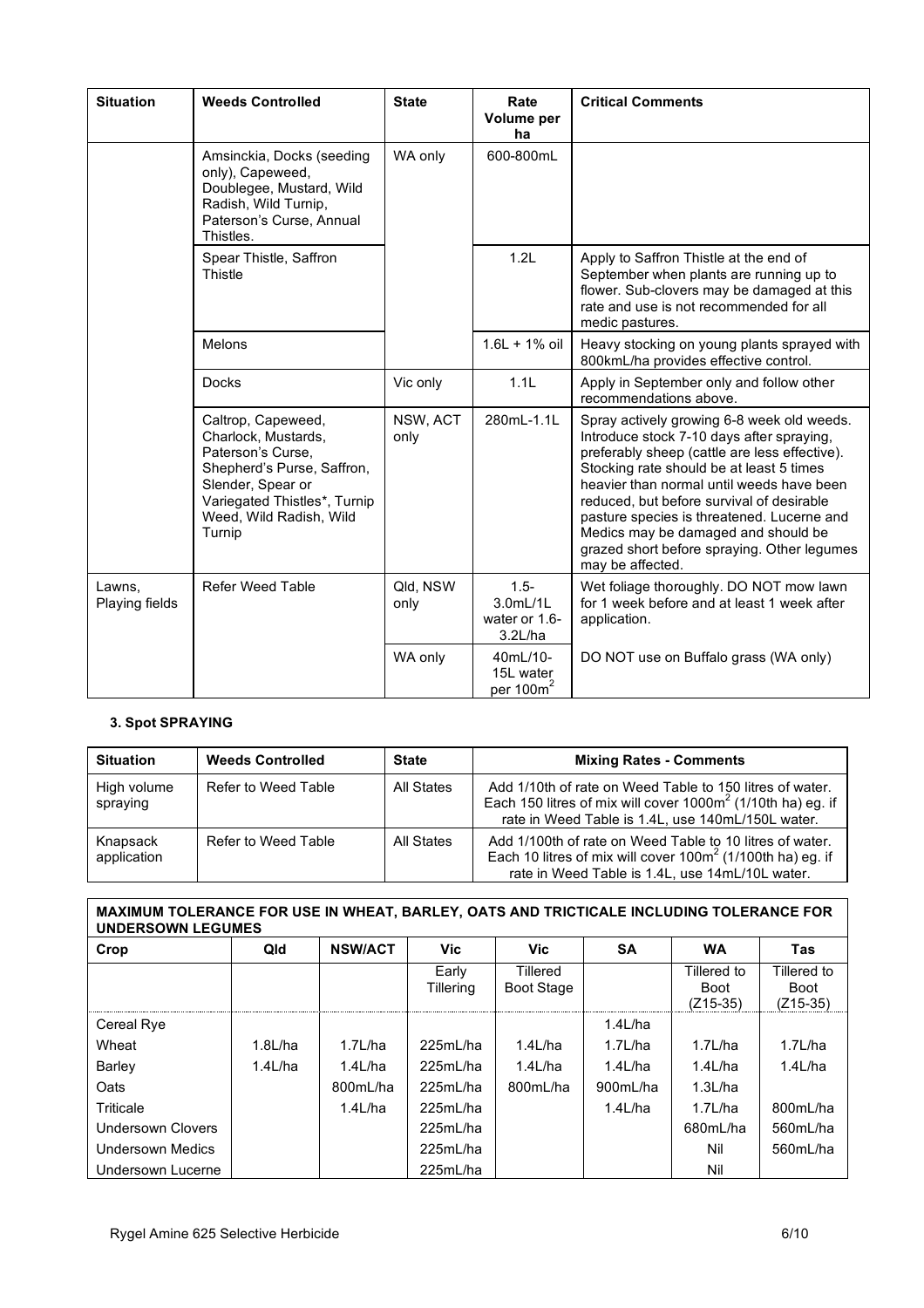#### **NOT TO BE USED FOR ANY PURPOSE, OR IN ANY MANNER, CONTRARY TOTHIS LABEL UNLESS AUTHORISED UNDER APPROPRIATE LEGISLATION. WITHHOLDING PERIOD: PASTURE, CEREAL CROPS – DO NOT GRAZE OR CUT FOR STOCK FOOD FOR 7 DAYS AFTER APPLICATION. HAVEST WITHHOLDING PERIOD: NOT REQUIRED WHEN USED AS DIRECTED. IN TASMANIA, THIS PRODUCT MAY ONLY BE USED FROM 15 APRIL to 15 SEPTEMBER UNLESS OTHERWISE PERMITTED BY THE REGISTRAR OF PESTICIDES.**

#### **WEED TABLE**

NOTE: Where weeds are to be sprayed in a CROP or PASTURE, use only the rate given for the particular crop or situation indicated under the Directions for Use table.

In most cases this will give control, however some hard to kill weeds or those in advanced stages of growth may only be suppressed. The rates listed in the weed table below are for use where weeds are present and no crop or pasture is involved. Use at these rates in a crop or pasture other than for spot spraying may cause damage. This product should only be used in those States where a rate or range of rates is indicated for the particular weeds listed.

| <b>APPLICATION RATE PER HECTARE</b> |                          |                          |                          |                |                |                  |                                     |                                                                  |
|-------------------------------------|--------------------------|--------------------------|--------------------------|----------------|----------------|------------------|-------------------------------------|------------------------------------------------------------------|
|                                     | Crop                     |                          |                          |                |                |                  | <b>Pastures</b>                     |                                                                  |
| <b>Weeds</b>                        | <b>VIC</b>               | <b>NSW</b><br><b>ACT</b> | <b>SA</b>                | QLD            | <b>TAS</b>     | <b>WA</b>        | NSW, SA,<br>QLD, TAS<br><b>ONLY</b> | <b>Critical Comments</b>                                         |
| Amaranthus spp.                     | $\equiv$                 | 560mL<br>$-1.1L$         | $\mathbf{r}$             | 900mL          | $\overline{a}$ | $\blacksquare$   | $\overline{a}$                      | Spray young plants                                               |
| Amsinckia                           | $\overline{\phantom{a}}$ |                          | $\blacksquare$           |                | 1.1L           | $\overline{a}$   |                                     |                                                                  |
| Apple of Peru                       | $\blacksquare$           | 560mL<br>$-1.1L$         | $\blacksquare$           | 900mL          | 1.1L           | $\overline{a}$   | $\overline{a}$                      | Spray young plants.<br>Susceptible when young                    |
| <b>Bathurst Burr</b>                | $\blacksquare$           | 800mL<br>$-1.1L$         | $1.7 -$<br>2.2L          | 900mL          | $\overline{a}$ | $\overline{a}$   | 800mL-<br>$1.1L$ not<br><b>SA</b>   | Spray seedlings only                                             |
| <b>Bellvine</b>                     |                          | 1.8L                     | $\blacksquare$           | 1.8L           |                |                  | $\overline{\phantom{a}}$            | Spray before seeding.<br>Advanced stages<br>susceptible          |
| <b>Billy Goat Weed</b>              | $\overline{\phantom{a}}$ | 3.4L                     | $\overline{a}$           | 3.4L           |                |                  | $\overline{a}$                      | Spray at young stages                                            |
| <b>Bindweed</b>                     | $\overline{a}$           |                          |                          |                | $\overline{a}$ | 1.1L             |                                     |                                                                  |
| Blackberry<br>Nightshade            | $\blacksquare$           | 560mL<br>$-1.1L$         | $\Box$                   | 900mL          | $\overline{a}$ |                  |                                     |                                                                  |
| <b>Blackeyed Susan</b>              | $\blacksquare$           | 1.8L                     | $\overline{a}$           | 1.8L           |                |                  |                                     | Apply at flowering,<br>preferably young stages                   |
| <b>Blue Snakeweed</b>               | $\blacksquare$           | 1.8L                     | $\blacksquare$           | 1.8L           |                |                  | $\blacksquare$                      | Spray seedlings at<br>young stages only                          |
| California Burr                     |                          | 800mL<br>$-1.1 L$        | $\blacksquare$           | 900mL          |                |                  | 800mL-<br>$1.1L$ not<br><b>SA</b>   | Spray seedlings only                                             |
| Cape Tulip                          | $\overline{\phantom{a}}$ | $\overline{a}$           | $\blacksquare$           |                |                | 640mL<br>$-1.3L$ |                                     | Low rate for cormils<br>only*                                    |
| Capeweed                            | 1.4L                     | $\blacksquare$           | 1.7L                     | $\overline{a}$ | 1.4L           | 1.1L             | $1.7 - 2.8L$                        | Spray seedlings to<br>rosette stage                              |
| Caltrop                             |                          | 800mL<br>$-1.7L$         | $\overline{a}$           | 900mL          | $\overline{a}$ | 1.1L             | $\overline{a}$                      | Moderately susceptible                                           |
| Castor Oil plant                    |                          | 3.4L                     |                          | 3.4L           |                | $\blacksquare$   |                                     | Spray at young stage                                             |
| Charlock                            | 560-<br>800mL            | 560mL<br>$-1.1L$         | 560mL                    | $\mathbf{r}$   | 1.4L           | $\mathbf{r}$     | 800mL-<br>1.1L                      | Spray at rosette stage                                           |
| Clover                              |                          | 1.2L                     |                          |                |                | $\blacksquare$   |                                     |                                                                  |
| Cobbler's Pegs                      | $\overline{a}$           | 1.8L                     | $\blacksquare$           | 1.8L           |                |                  |                                     | Apply at pre-flowering,<br>preferably young stages               |
| Common Ice Plant                    |                          |                          | 1.1L                     |                |                |                  |                                     |                                                                  |
| Common Sida                         | $\overline{a}$           | 1.8L                     | $\overline{\phantom{a}}$ | 1.8L           | $\overline{a}$ | L.               |                                     | Spray seedling or young<br>stages only                           |
| <b>Common Sowthistle</b>            |                          | 1.8L                     | $\blacksquare$           | 1.8L           | 1.4L           |                  |                                     | Apply at pre-flowering,<br>preferably young stages               |
| <b>Docks</b>                        | 1.4L                     | $\overline{a}$           | 1.4L                     | 1.4L           | 1.4L           | 1.1L             | 3.2L SA<br>only                     | Spray at multiple leaf<br>stage - effective only on<br>seedlings |
| Doveweed                            |                          |                          |                          |                | $\overline{a}$ | 1.1L             |                                     |                                                                  |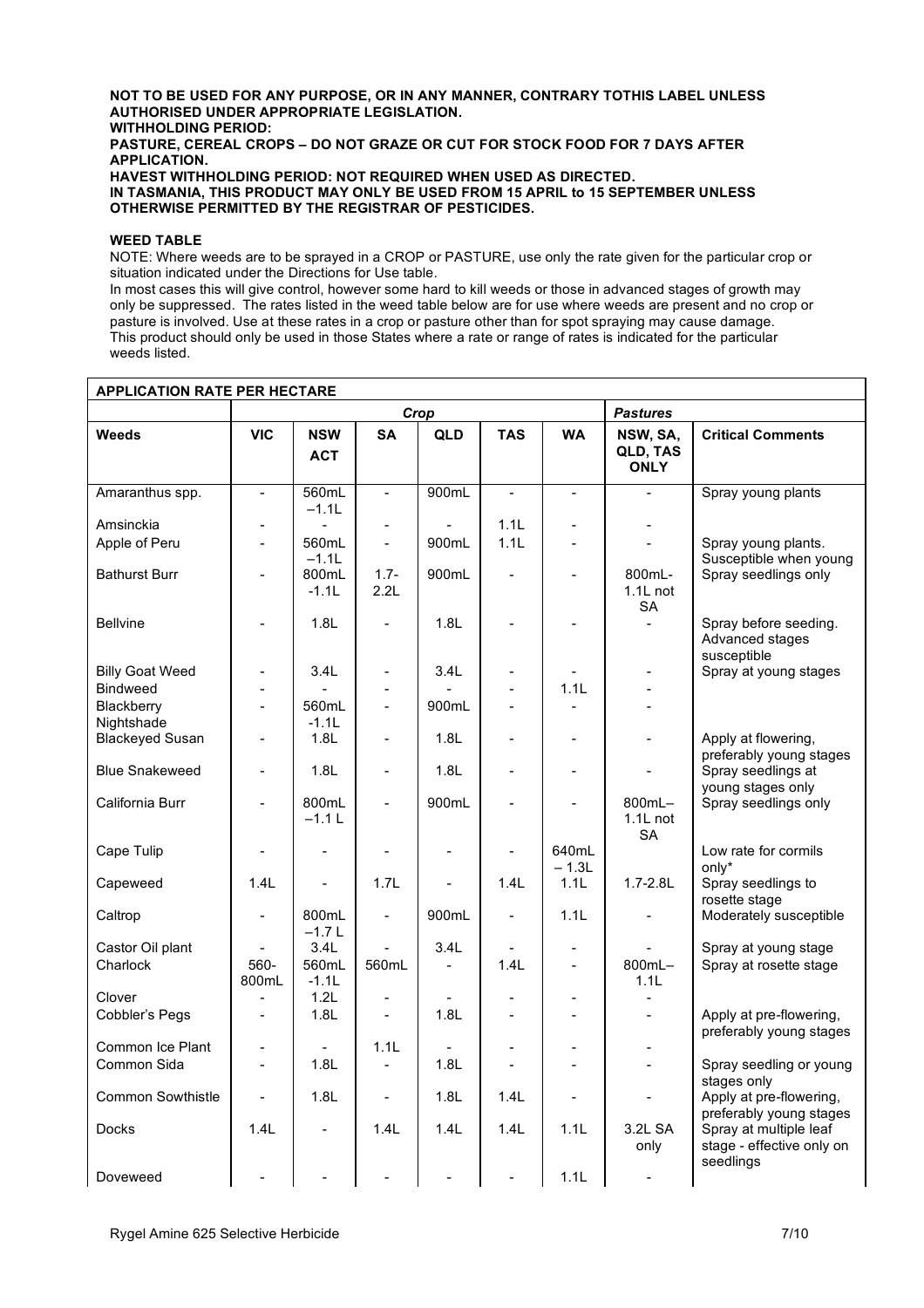| <b>APPLICATION RATE PER HECTARE</b>    |                                   |                          |                                         |                          |                          |                |                                     |                                                                                       |  |
|----------------------------------------|-----------------------------------|--------------------------|-----------------------------------------|--------------------------|--------------------------|----------------|-------------------------------------|---------------------------------------------------------------------------------------|--|
|                                        | Crop                              |                          |                                         |                          |                          |                | <b>Pastures</b>                     |                                                                                       |  |
| <b>Weeds</b>                           | <b>VIC</b>                        | <b>NSW</b><br><b>ACT</b> | <b>SA</b>                               | <b>QLD</b>               | <b>TAS</b>               | <b>WA</b>      | NSW, SA,<br>QLD, TAS<br><b>ONLY</b> | <b>Critical Comments</b>                                                              |  |
| Fat Hen                                | $\blacksquare$                    | 560mL<br>$-1.7L$         | $\mathbf{r}$                            | 900mL                    | 1.4L                     | $\blacksquare$ | $\overline{a}$                      | Spray pre-flowering                                                                   |  |
| <b>Flannel Weed</b>                    | $\blacksquare$                    | 1.8L                     | $\overline{\phantom{a}}$                | 1.8L                     | $\blacksquare$           | $\blacksquare$ | $\overline{\phantom{m}}$            | Spray seedling or young<br>stages only                                                |  |
| <b>Flat Weed</b>                       | $\blacksquare$                    | $\overline{\phantom{a}}$ | $\overline{\phantom{a}}$                | $\overline{\phantom{a}}$ | $\blacksquare$           | 1.1L           |                                     |                                                                                       |  |
| Fumitory - red                         |                                   | $\blacksquare$           | 1.7L                                    |                          |                          |                |                                     |                                                                                       |  |
| Fumitory - white                       | 800mL                             | $\blacksquare$           | 560mL                                   |                          |                          |                |                                     | Spray at multiple leaf<br>stage                                                       |  |
| Heliotrope                             |                                   | $\blacksquare$           |                                         |                          | $\blacksquare$           | 1.1L           |                                     |                                                                                       |  |
| Hexham Scent or                        | 1.4L                              | $\blacksquare$           | 1.1L                                    | 1.4L                     |                          |                | $1.1 - 1.7L$                        | Spray at multiple leaf                                                                |  |
| <b>Melilotus</b><br><b>Hoary Cress</b> | 900mL<br>$-1.4L$                  | $1.1 -$<br>1.7L          | 1.4L                                    | 1.4L                     | $\overline{a}$           | $\blacksquare$ | $1.4 - 1.7L$                        | stage before seeding<br>Spray rosette and pre-<br>flowering                           |  |
| Hogweed/<br>Wireweed                   | 1.4L                              |                          |                                         | 1.4L                     |                          |                |                                     | Spray at multiple leaf<br>stage (Vic). Spray at<br>seedling and young plant           |  |
| Horehound                              |                                   |                          | 1.4L                                    |                          |                          |                | $2.2 - 3.2$ L<br>SA only            | stage (Qld).<br>Spray seedlings                                                       |  |
| Indian Hedge                           |                                   |                          |                                         | $\overline{a}$           | 1.4L                     | 1.1L           |                                     |                                                                                       |  |
| Mustard<br>Khaki Weed                  |                                   |                          |                                         | $\overline{a}$           | $\blacksquare$           | $\blacksquare$ | $1.1 - 2.2L$<br>SA only             | Spray seedlings only                                                                  |  |
| Knobweed                               |                                   |                          |                                         | $1.8 -$<br>3.4L          |                          |                |                                     | Lower rate for seedlings,<br>higher rate for later<br>stages                          |  |
| Lincoln Weed                           | ÷                                 | $\overline{\phantom{a}}$ | 1.7L                                    |                          |                          |                |                                     | Spray early rosettes                                                                  |  |
| London Rocket                          |                                   |                          |                                         |                          |                          | 1.1L           |                                     |                                                                                       |  |
| Lupins                                 | $\blacksquare$                    | 800mL<br>$-1.7L$         | $\overline{a}$                          |                          | $\blacksquare$           | 1.1L           |                                     |                                                                                       |  |
| Melons - Camel,<br>Paddy               | $\blacksquare$                    | 560mL<br>$-1.1L$         | $\overline{\phantom{a}}$                |                          | $\overline{\phantom{a}}$ | $\blacksquare$ |                                     |                                                                                       |  |
| Mexican Poppy                          |                                   |                          |                                         | 1.4L                     |                          |                |                                     | Spray seedlings - plants<br>become more resistant<br>with age                         |  |
| Mintweed                               |                                   | 1.1L                     |                                         | 900mL                    |                          |                |                                     | Spray seedlings -<br>resistant in later stages                                        |  |
| Morning Glory                          |                                   | 1.8L                     |                                         | 1.8L                     |                          |                |                                     | Spray at seedling to<br>flowering stage                                               |  |
| Mustards                               | $225 -$                           | 560mL                    | 560mL                                   | 900mL                    |                          | 800mL          | 560mL-                              | Spray at 2-4 leaf up to                                                               |  |
| Needle Burr                            | 560mL<br>$\overline{\phantom{0}}$ | $-1.1L$<br>1.8L          | $-1.4L$<br>$\qquad \qquad \blacksquare$ | 1.8L                     | $\overline{a}$           |                | 1.1L<br>÷                           | rosette stage<br>Apply at pre-flowering,<br>preferably young stages                   |  |
| New Zealand                            | $\blacksquare$                    | $1.1 -$                  | $\blacksquare$                          |                          |                          | $\blacksquare$ |                                     |                                                                                       |  |
| Spinach<br>Noogoora Burr               | ۳                                 | 1.7L<br>800mL<br>$-1.1L$ | $\blacksquare$                          | 900mL                    |                          |                | 800mL-<br>$1.1L$ not                | Spray seedlings only                                                                  |  |
| Paterson's Curse                       |                                   | $1.1 -$<br>1.7L          |                                         | 1.4L                     |                          | 1.3L           | <b>SA</b><br>$1.7 - 2.2L$           | Spray rosettes or before<br>plants have 10 leaves.<br>Later stages harder to<br>kill. |  |
| Pinkburr (Pink                         |                                   | 1.8L                     |                                         | 1.8L                     |                          |                |                                     | Spray seedling or young                                                               |  |
| Flowered Burr)<br>Potato Weed          | $\blacksquare$                    | 560mL                    | $\blacksquare$                          | 900mL                    |                          |                | $\blacksquare$                      | stages only                                                                           |  |
| Purpletop                              | ÷                                 | $-1.1L$<br>3.4L          | $\blacksquare$                          | 3.4L                     |                          |                |                                     | Spray at young stage                                                                  |  |
| Radish                                 |                                   |                          |                                         |                          |                          | 1.1L           |                                     |                                                                                       |  |
| Ragwort                                |                                   |                          |                                         |                          | 3.8L                     | 1.1L           |                                     | Spray up to early rosette<br>stage (Tas only)                                         |  |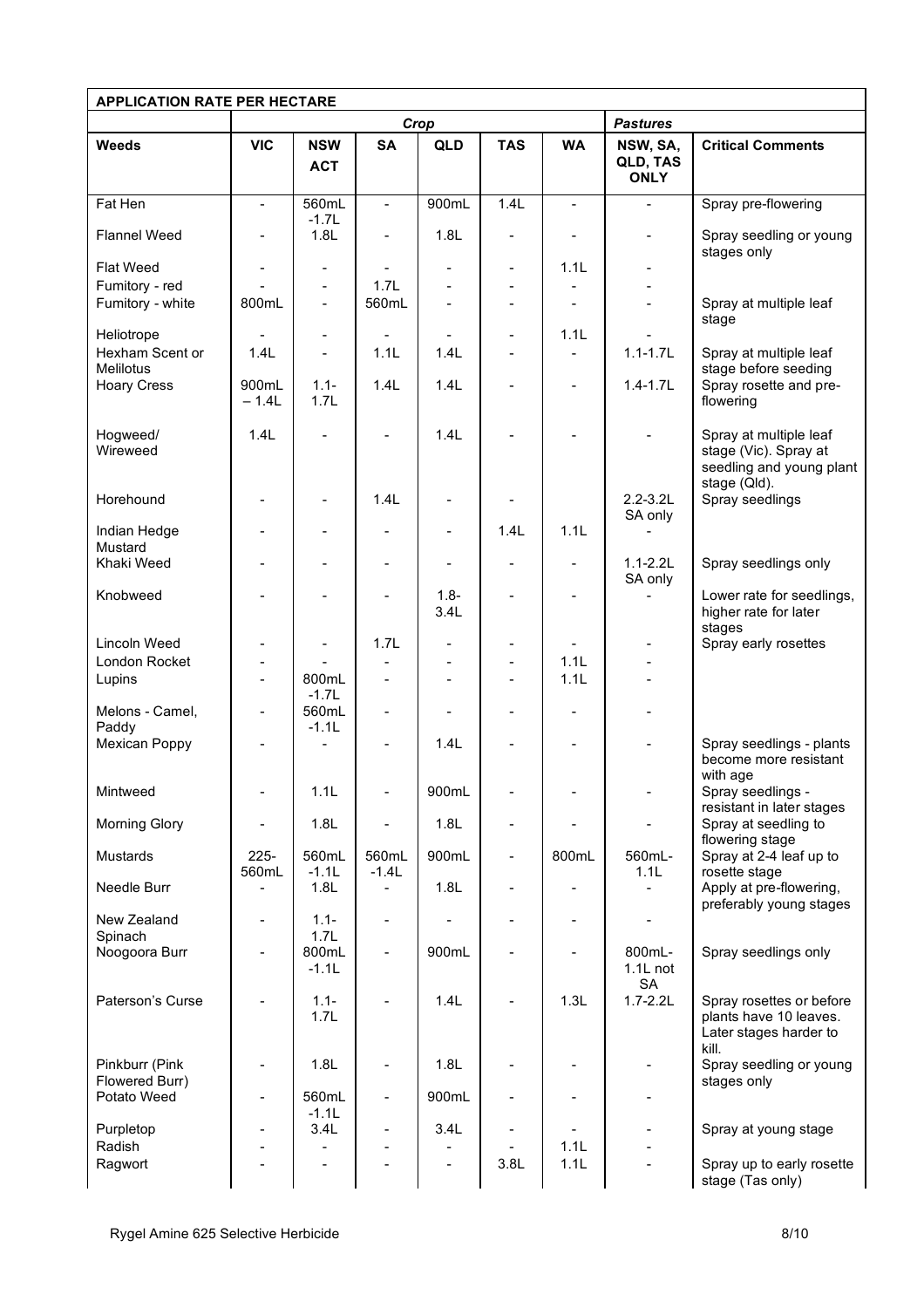| <b>APPLICATION RATE PER HECTARE</b>  |                |                                     |                          |            |                |           |                                     |                                                                                                                     |  |
|--------------------------------------|----------------|-------------------------------------|--------------------------|------------|----------------|-----------|-------------------------------------|---------------------------------------------------------------------------------------------------------------------|--|
|                                      | Crop           |                                     |                          |            |                |           | <b>Pastures</b>                     |                                                                                                                     |  |
| <b>Weeds</b>                         | <b>VIC</b>     | <b>NSW</b><br><b>ACT</b>            | <b>SA</b>                | <b>QLD</b> | <b>TAS</b>     | <b>WA</b> | NSW, SA,<br>QLD, TAS<br><b>ONLY</b> | <b>Critical Comments</b>                                                                                            |  |
| Rapeseed                             | $\blacksquare$ | 800mL<br>$-1.7L$                    | ÷.                       | ÷.         | $\sim$         | ÷.        | ÷.                                  |                                                                                                                     |  |
| Rapistrum                            |                | $\blacksquare$                      |                          |            |                | 1.1L      |                                     |                                                                                                                     |  |
| Rough Poppy                          | ÷,             | 1.1L                                |                          |            |                |           |                                     |                                                                                                                     |  |
| Safflower                            |                | 560mL<br>$-1.1L$                    | ÷.                       |            |                |           |                                     |                                                                                                                     |  |
| Shepherds Purse                      |                | $1.1 -$<br>1.7L                     |                          |            | 1.4L           |           | 800mL-<br>1.1L                      | Spray young rosettes                                                                                                |  |
| Siratro (Purple<br>Bean)             |                | 1.8L                                | $\overline{a}$           | 1.8L       |                |           |                                     | Spray seedling or young<br>stages only                                                                              |  |
| Skeleton Weed                        | 1.4L           | $1.1 -$<br>1.7L                     | 1.4L                     |            |                |           | $\overline{a}$                      | Spray rosettes before<br>aerial growth<br>commences                                                                 |  |
| Sorrel                               | 1.4L           | 1.7L                                | 1.4L                     |            |                |           |                                     | Only moderately<br>susceptible                                                                                      |  |
| Speedwell - Ivy leaf                 |                |                                     | 1.1L                     |            |                |           |                                     |                                                                                                                     |  |
| Spinyhead Sida -                     |                | 1.8L                                |                          | 1.8L       |                |           |                                     | Spray seedlings or<br>young stages only                                                                             |  |
| Starburr                             |                | 1.8L                                |                          | 1.8L       |                |           |                                     | Spray before seeding,<br>advanced stages<br>susceptible.                                                            |  |
| Spiny Emex                           |                |                                     |                          | 1.4L       |                |           |                                     | Only young plants are<br>susceptible                                                                                |  |
| Star of Bethlehem<br>(Cupids Flower) |                |                                     |                          | 1.8L       |                |           |                                     | Spray before seeding,<br>advanced stages<br>susceptible                                                             |  |
| Stinkwort                            |                | 800mL<br>$-1.4L$                    |                          |            |                |           |                                     |                                                                                                                     |  |
| Storksbill/Erodium                   |                |                                     |                          |            | 1.4L           |           | $1.6 - 3.2L$                        | Spray seedlings to                                                                                                  |  |
| Sunflower<br>(seedlings)             | 1.4L           | 560mL<br>$-1.4L$                    | $\overline{\phantom{a}}$ | 900mL      |                |           |                                     | young rosettes                                                                                                      |  |
| Thistles - Annual                    |                | ÷                                   |                          |            |                | 1.1L      |                                     |                                                                                                                     |  |
| - Californian                        |                |                                     |                          |            | 2.7L           | ÷.        | $3.2 - 3.8$ L                       | Repeated applications<br>may be necessary                                                                           |  |
| - Saffron                            | 1.1L           | 560mL<br>$-1.7L$                    | 1.4L                     | 1.4L       | 950mL          | 1.1L      | $1.1 - 1.7L$                        | (NSW, Tas only)<br>Low rate only sufficient<br>to control weeds in crops<br>at rosette stage when<br>sprayed early. |  |
| - Slender/Shore                      |                | 800mL<br>$-1.7L$                    |                          |            | 1.4L           |           | 1.1L                                | Suppression only                                                                                                    |  |
| - Soldier                            | 1.4L           |                                     |                          |            |                |           | $1.1 - 1.6L$<br>not NSW,<br>TAs     | Spray young rosettes                                                                                                |  |
| - Spear                              | 560mL          |                                     |                          |            | 1.4L           |           | $1.1 - 1.6L$                        | Spray young rosettes                                                                                                |  |
| - Star                               |                |                                     |                          |            |                |           | $1.6 - 3.2L$                        | Use higher rate as flower                                                                                           |  |
| - Variegated                         |                | 560mL                               |                          | 900mL      | 1.4L           |           | SA only<br>$1.1 - 1.7L$             | stalk appears<br>Spray at rosette stage                                                                             |  |
| Thornapple                           |                | $-1.7L$<br>800mL                    | $\overline{a}$           |            |                |           | $1.6 - 2.4L$                        | Spray seedlings only                                                                                                |  |
| Trida (Tridax Daisy)                 | $\blacksquare$ | $-1.1L$<br>1.8L                     | $\overline{a}$           | 1.8L       |                |           | not SA                              | Spray seedling or young                                                                                             |  |
| Turnip                               |                | 560mL                               |                          | 560mL      |                | 800mL     | 560ml-1.1L                          | stages only.                                                                                                        |  |
| Weed/Rapistrum<br>Vetches/Tares      | 1.4L           | $-1.1L$<br>$\overline{\phantom{m}}$ | 1.1L                     |            |                |           |                                     | Spray at multiple leaf                                                                                              |  |
| Wards Weed                           |                | $\blacksquare$                      | 1.1L                     |            | $\blacksquare$ |           | ۰                                   | stage                                                                                                               |  |
| Wild Cabbage                         | 1.4L           | $\overline{\phantom{a}}$            |                          |            |                |           |                                     | Spray multiple leaves                                                                                               |  |
| Wild Poppy                           | 560mL          | $\blacksquare$                      | $\overline{\phantom{0}}$ |            |                |           | $1.1 - 1.7L$                        | Spray rosettes                                                                                                      |  |